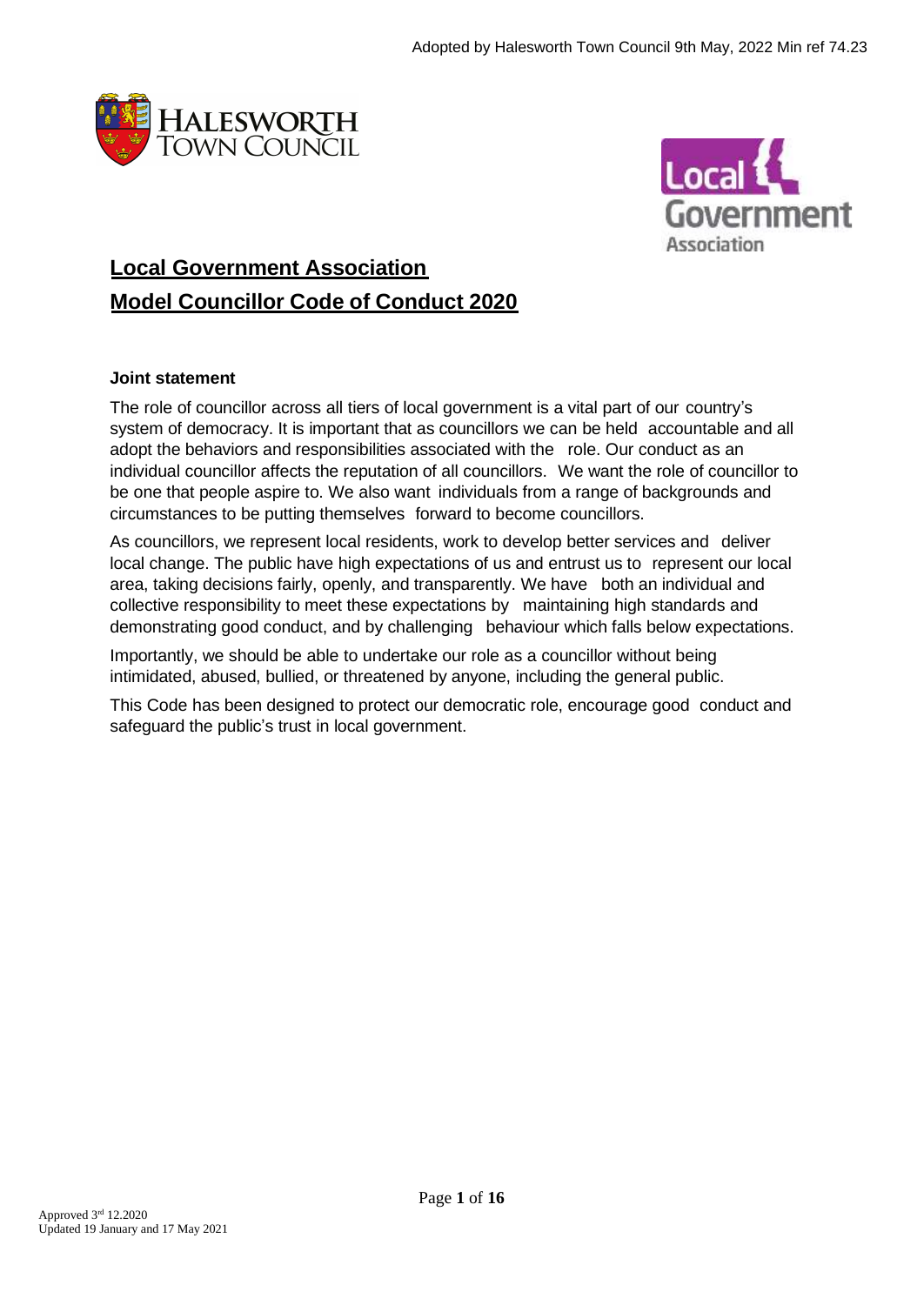# **Introduction**

The Local Government Association (LGA) has developed this Model Councillor Code of Conduct, in association with key partners and after extensive consultation with the sector, as part of its work on supporting all tiers of local government to continue to aspire to high standards of leadership and performance. It is a template for councils to adopt in whole and/or with local amendments.

All councils are required to have a local Councillor Code of Conduct.

The LGA will undertake an annual review of this Code to ensure it continues to be fit- forpurpose, incorporating advances in technology, social media and changes in legislation. The LGA can also offer support, training and mediation to councils and councillors on the application of the Code and the National Association of Local Councils (NALC) and the county associations of local councils can offer advice and support to town and parish councils.

# **Definitions**

For the purposes of this Code of Conduct, a "councillor" means a member or co-opted member of a local authority or a directly elected mayor. A "co-opted member" is defined in the Localism Act 2011 Section 27(4) as "a person who is not a member of the authority but who

- a) is a member of any committee or sub-committee of the authority, or;
- b) is a member of, and represents the authority on, any joint committee or joint subcommittee of the authority;

and who is entitled to vote on any question that falls to be decided at any meeting of that committee or sub-committee".

For the purposes of this Code of Conduct, "local authority" includes county councils, district councils, London borough councils, parish councils, town councils, fire and rescue authorities, police authorities, joint authorities, economic prosperity boards, combined authorities and National Park authorities.

# **Purpose of the Code of Conduct**

The purpose of this Code of Conduct is to assist you, as a councillor, in modelling the behaviour that is expected of you, to provide a personal check and balance, and to set out the type of conduct that could lead to action being taken against you. It is also to protect you, the public, fellow councillors, local authority officers and the reputation of local government. It sets out general principles of conduct expected of all councillors and your specific obligations in relation to standards of conduct. The LGA encourages the use of support, training and mediation prior to action being taken using the Code. The fundamental aim of the Code is to create and maintain public confidence in the role of councillor and local government.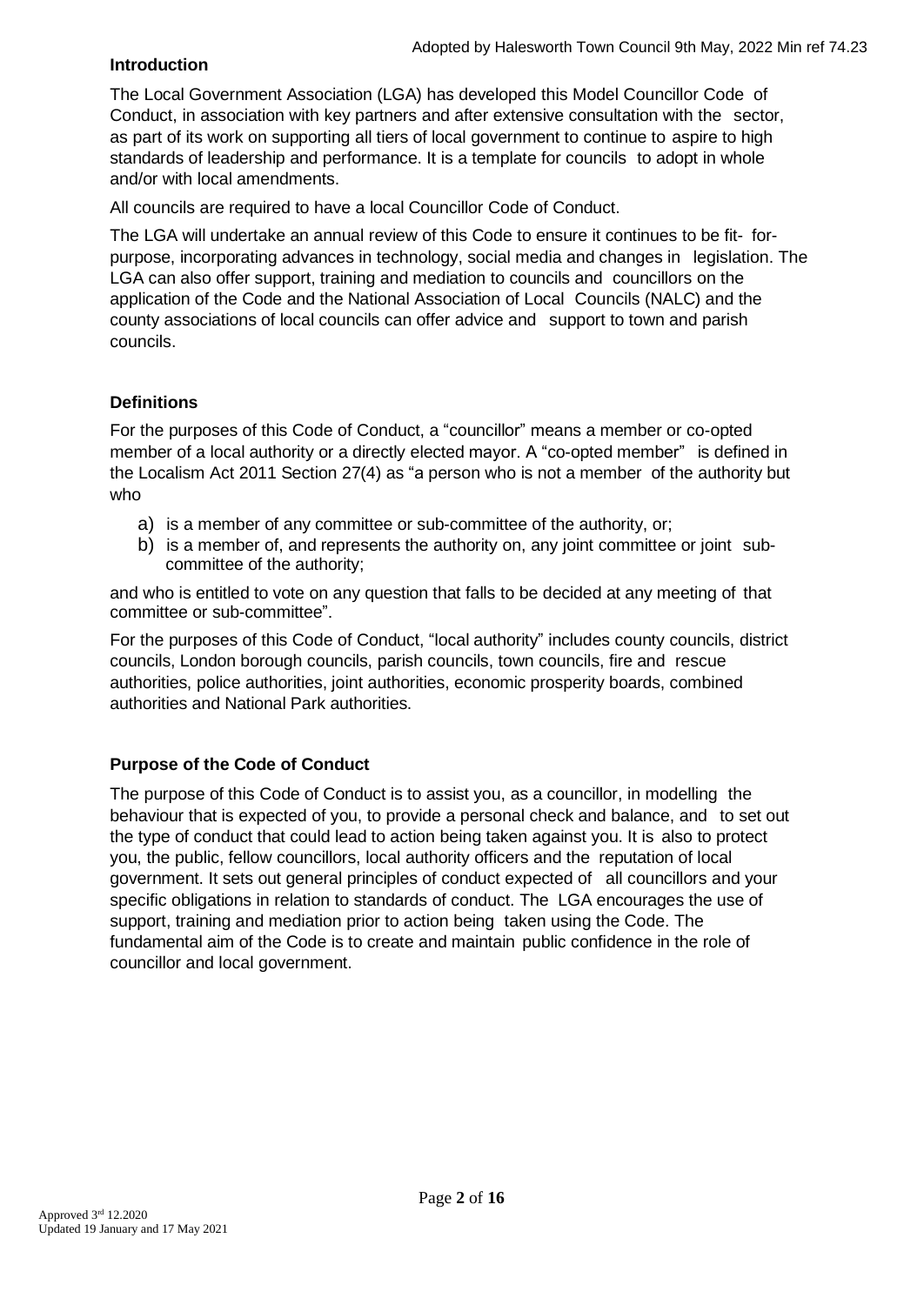#### **General principles of councillor conduct**

Everyone in public office at all levels; all who serve the public or deliver public services, including ministers, civil servants, councillors and local authority officers; should uphold the Seven [Principles of Public Life,](https://www.gov.uk/government/publications/the-7-principles-of-public-life/the-7-principles-of-public-life--2) also known as the Nolan Principles.

Building on these principles, the following general principles have been developed specifically for the role of councillor.

In accordance with the public trust placed in me, on all occasions:

- I act with integrity and honesty
- I act lawfully
- I treat all persons fairly and with respect; and
- I lead by example and act in a way that secures public confidence in the role of councillor.

In undertaking my role:

- I impartially exercise my responsibilities in the interests of the local community
- I do not improperly seek to confer an advantage, or disadvantage, on any person
- I avoid conflicts of interest
- I exercise reasonable care and diligence; and
- I ensure that public resources are used prudently in accordance with my local authority's requirements and in the public interest.

# **Application of the Code of Conduct**

This Code of Conduct applies to you as soon as you sign your declaration of acceptance of the office of councillor or attend your first meeting as a co-opted member and continues to apply to you until you cease to be a councillor.

This Code of Conduct applies to you when you are acting in your capacity as a councillor which may include when:

- you misuse your position as a councillor
- Your actions would give the impression to a reasonable member of the public with knowledge of all the facts that you are acting as a councillor;

The Code applies to all forms of communication and interaction, including:

- at face-to-face meetings
- at online or telephone meetings
- in written communication
- in verbal communication
- in non-verbal communication
- in electronic and social media communication, posts, statements and comments.

You are also expected to uphold high standards of conduct and show leadership at all times when acting as a councillor.

Your Monitoring Officer has statutory responsibility for the implementation of the Code of Conduct, and you are encouraged to seek advice from your Monitoring Officer on any matters that may relate to the Code of Conduct. Town and parish councillors are encouraged to seek advice from their Clerk, who may refer matters to the Monitoring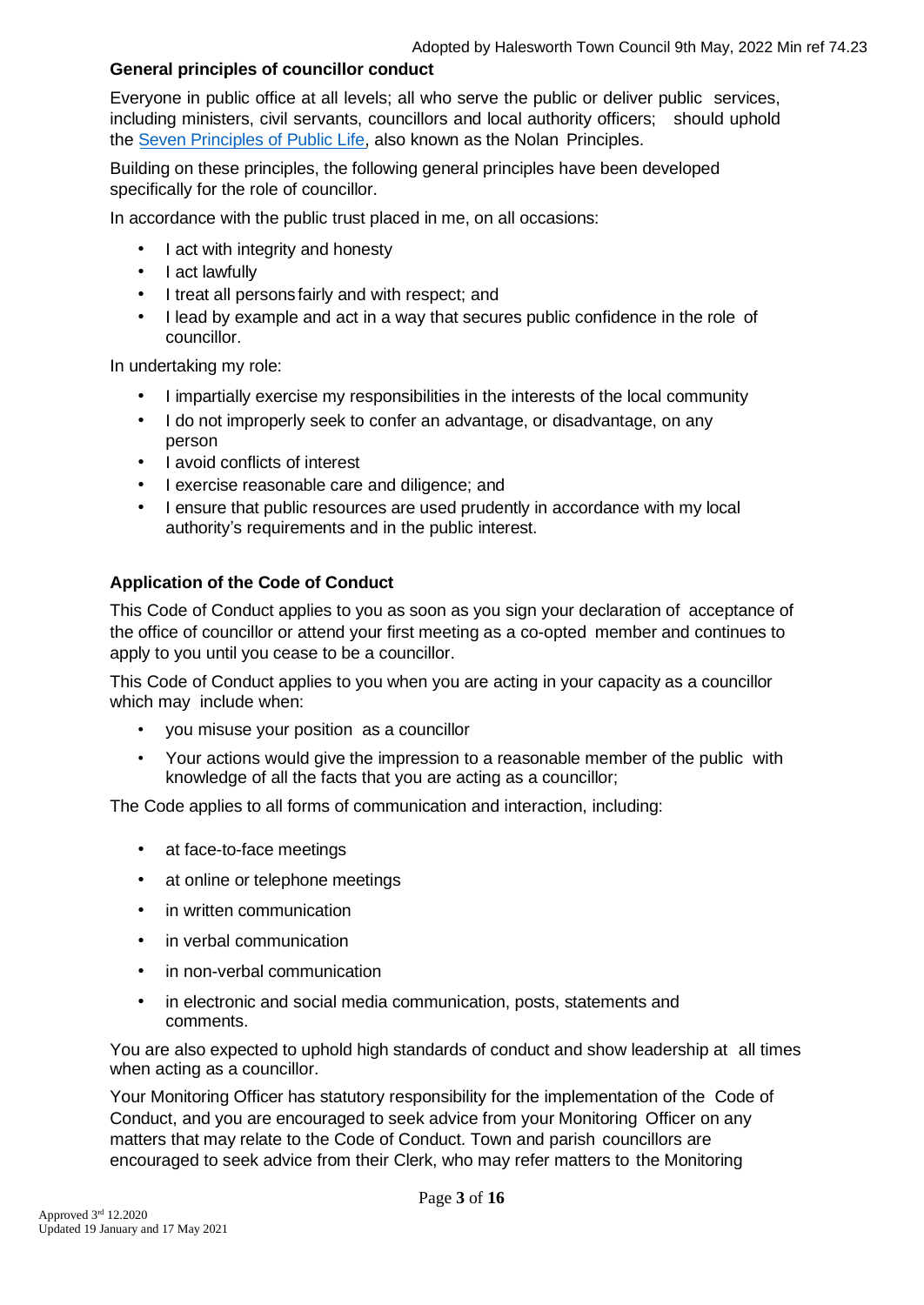# **Standards of councillor conduct**

This section sets out your obligations, which are the minimum standards of conduct required of you as a councillor. Should your conduct fall short of these standards, a complaint may be made against you, which may result in action being taken.

Guidance is included to help explain the reasons for the obligations and how they should be followed.

## **General Conduct**

## **1. Respect**

**As a councillor:**

- **1.1 I treat other councillors and members of the public with respect.**
- **1.2 I treat local authority employees, employees and representatives of partner organisations and those volunteering for the local authority with respect and respect the role they play.**

Respect means politeness and courtesy in behaviour, speech, and in the written word. Debate and having different views are all part of a healthy democracy. As a councillor, you can express, challenge, criticise and disagree with views, ideas, opinions and policies in a robust but civil manner. You should not, however, subject individuals, groups of people or organisations to personal attack.

In your contact with the public, you should treat them politely and courteously. Rude and offensive behaviour lowers the public's expectations and confidence in councillors.

In return, you have a right to expect respectful behaviour from the public. If members of the public are being abusive, intimidatory or threatening you are entitled to stop any conversation or interaction in person or online and report them to the local authority, the relevant social media provider or the police. This also applies to fellow councillors, where action could then be taken under the Councillor Code of Conduct, and local authority employees, where concerns should be raised in line with the local authority's councillorofficer protocol.

#### **2. Bullying, harassment and discrimination**

**As a councillor:**

**2.1 I do not bully any person.**

# **2.2 I do not harass any person.**

#### **2.3 I promote equalities and do not discriminate unlawfully against any person.**

The Advisory, Conciliation and Arbitration Service (ACAS) characterises bullying as offensive, intimidating, malicious or insulting behaviour, an abuse or misuse of power through means that undermine, humiliate, denigrate or injure the recipient. Bullying might be a regular pattern of behaviour or a one-off incident, happen face-to-face, on social media, in emails or phone calls, happen in the workplace or at work social events and may not always be obvious or noticed by others.

The Protection from Harassment Act 1997 defines harassment as conduct that causes alarm or distress or puts people in fear of violence and must involve such conduct on at least two occasions. It can include repeated attempts to impose unwanted communications and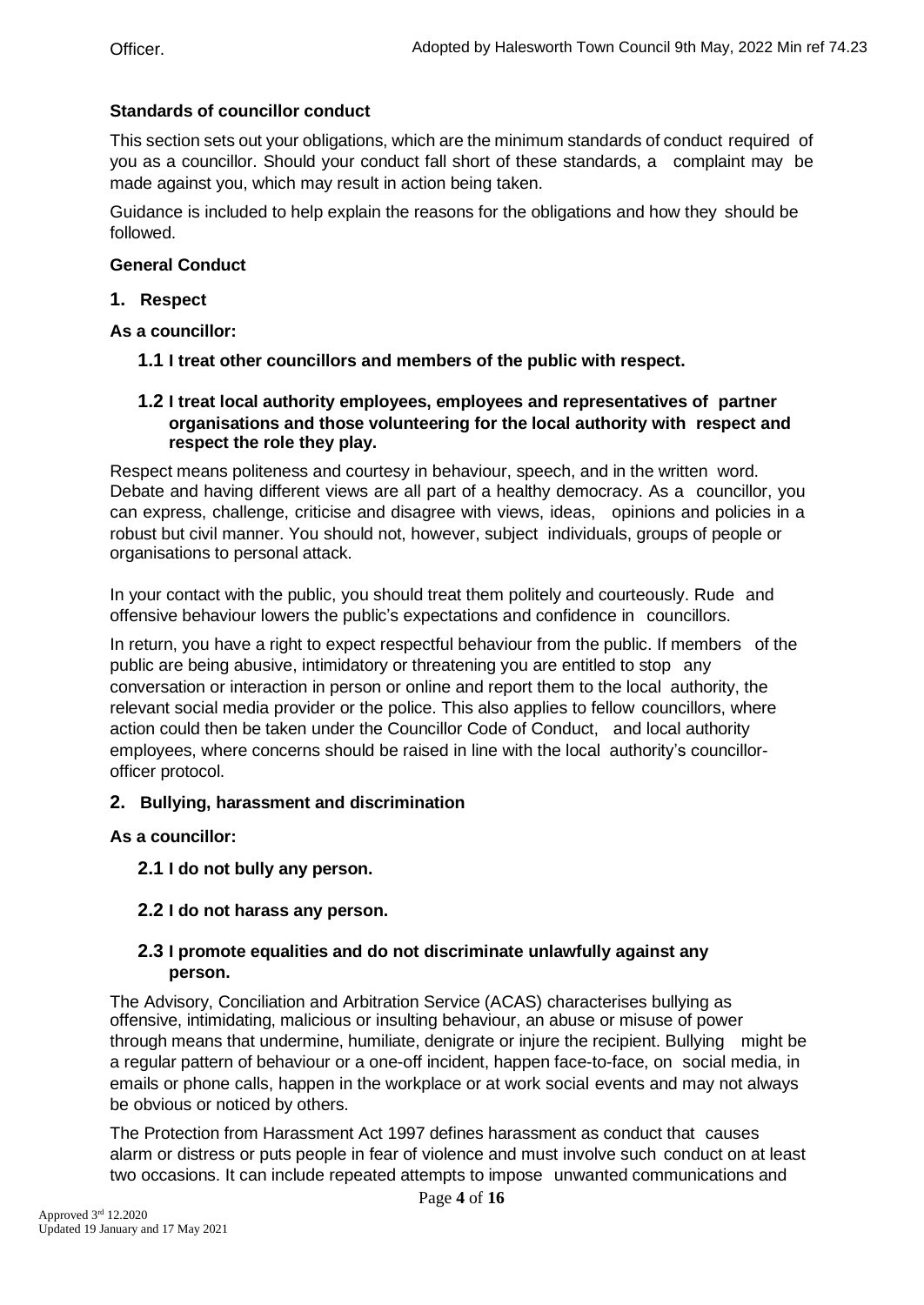contact upon a person in a manner that councited by pelere worth Enuse Greunes of Mear, PO any Min ref 74.23 reasonable person.

Unlawful discrimination is where someone is treated unfairly because of a protected characteristic. Protected characteristics are specific aspects of a person's identity defined by the Equality Act 2010. They are age, disability, gender reassignment, marriage and civil partnership, pregnancy and maternity, race, religion or belief, sex and sexual orientation.

The Equality Act 2010 places specific duties on local authorities. Councillors have a central role to play in ensuring that equality issues are integral to the local authority's performance and strategic aims, and that there is a strong vision and public commitment to equality across public services.

# **3. Impartiality of officers of the council**

# **As a councillor:**

# **3.1 I do not compromise, or attempt to compromise, the impartiality of anyone who works for, or on behalf of, the local authority.**

Officers work for the local authority as a whole and must be politically neutral (unless they are political assistants). They should not be coerced or persuaded to act in a way that would undermine their neutrality. You can question officers in order to understand, for example, their reasons for proposing to act in a particular way, or the content of a report that they have written. However, you must not try and force them to act differently, change their advice, or alter the content of that report, if doing so would prejudice their professional integrity.

# **4. Confidentiality and access to information**

# **As a councillor:**

# **4.1 I do not disclose information:**

- **a. given to me in confidence by anyone**
- **b. acquired by me which I believe, or ought reasonably to be aware, is of a confidential nature, unless**
	- **i. I have received the consent of a person authorised to give it;**
	- **ii. I am required by law to do so;**
	- **iii. the disclosure is made to a third party for the purpose of obtaining professional legal advice provided that the third party agrees not to disclose the information to any other person; or**
	- **iv. the disclosure is:**
		- **1. reasonable and in the public interest; and**
		- **2. made in good faith and in compliance with the reasonable requirements of the local authority; and**
		- **3. I have consulted the Monitoring Officer prior to its release.**
- **4.2 I do not improperly use knowledge gained solely as a result of my role as a councillor for the advancement of myself, my friends, my family members, my employer or my business interests.**
- **4.3 I do not prevent anyone from getting information that they are entitled to by law.**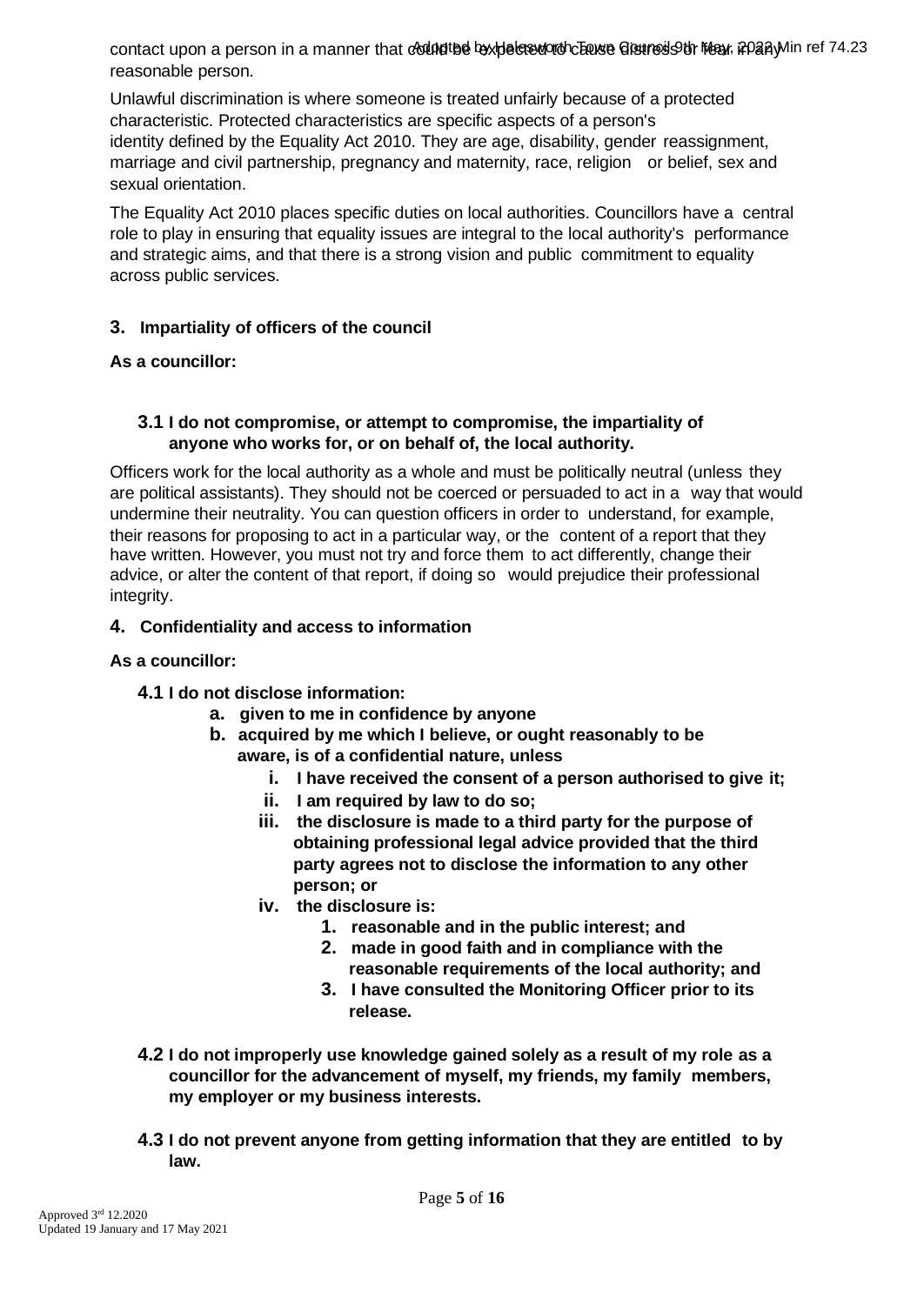Local authorities must work openly and transparently, an aware for book and project and project Min ref 74.23 materials are open to the public, except in certain legally defined circumstances. You should work on this basis, but there will be times when it is required by law that discussions, documents and other information relating to or held by the local authority must be treated in a confidential manner. Examples include personal data relating to individuals or information relating to ongoing negotiations.

# **5. Disrepute**

# **As a councillor:**

# **5.1 I do not bring my role or local authority into disrepute.**

As a Councillor, you are trusted to make decisions on behalf of your community and your actions and behaviour are subject to greater scrutiny than that of ordinary members of the public. You should be aware that your actions might have an adverse impact on you, other councillors and/or your local authority and may lower the public's confidence in your or your local authority's ability to discharge your/its functions. For example, behaviour that is considered dishonest and/or deceitful can bring your local authority into disrepute.

You are able to hold the local authority and fellow councillors to account and are able to constructively challenge and express concern about decisions and processes undertaken by the council whilst continuing to adhere to other aspects of this Code of Conduct.

# **6. Use of position**

# **As a councillor:**

# **6.1 I do not use, or attempt to use, my position improperly to the advantage or disadvantage of myself or anyone else.**

Your position as a member of the local authority provides you with certain opportunities, responsibilities, and privileges, and you make choices all the time that will impact others. However, you should not take advantage of these opportunities to further your own or others' private interests or to disadvantage anyone unfairly.

# **7. Use of local authority resources and facilities**

# **As a councillor:**

- **7.1 I do not misuse council resources.**
- **7.2 I will, when using the resources of the local authority or authorising their use by**

**others:**

- **a. act in accordance with the local authority's requirements; and**
- **b. ensure that such resources are not used for political purposes unless that use could reasonably be regarded as likely to facilitate, or be conducive to, the discharge of the functions of the local authority or of the office to which I have been elected or appointed.**

You may be provided with resources and facilities by the local authority to assist you in carrying out your duties as a councillor.

Examples include:

- office support
- stationery
- equipment such as phones, and computers
- transport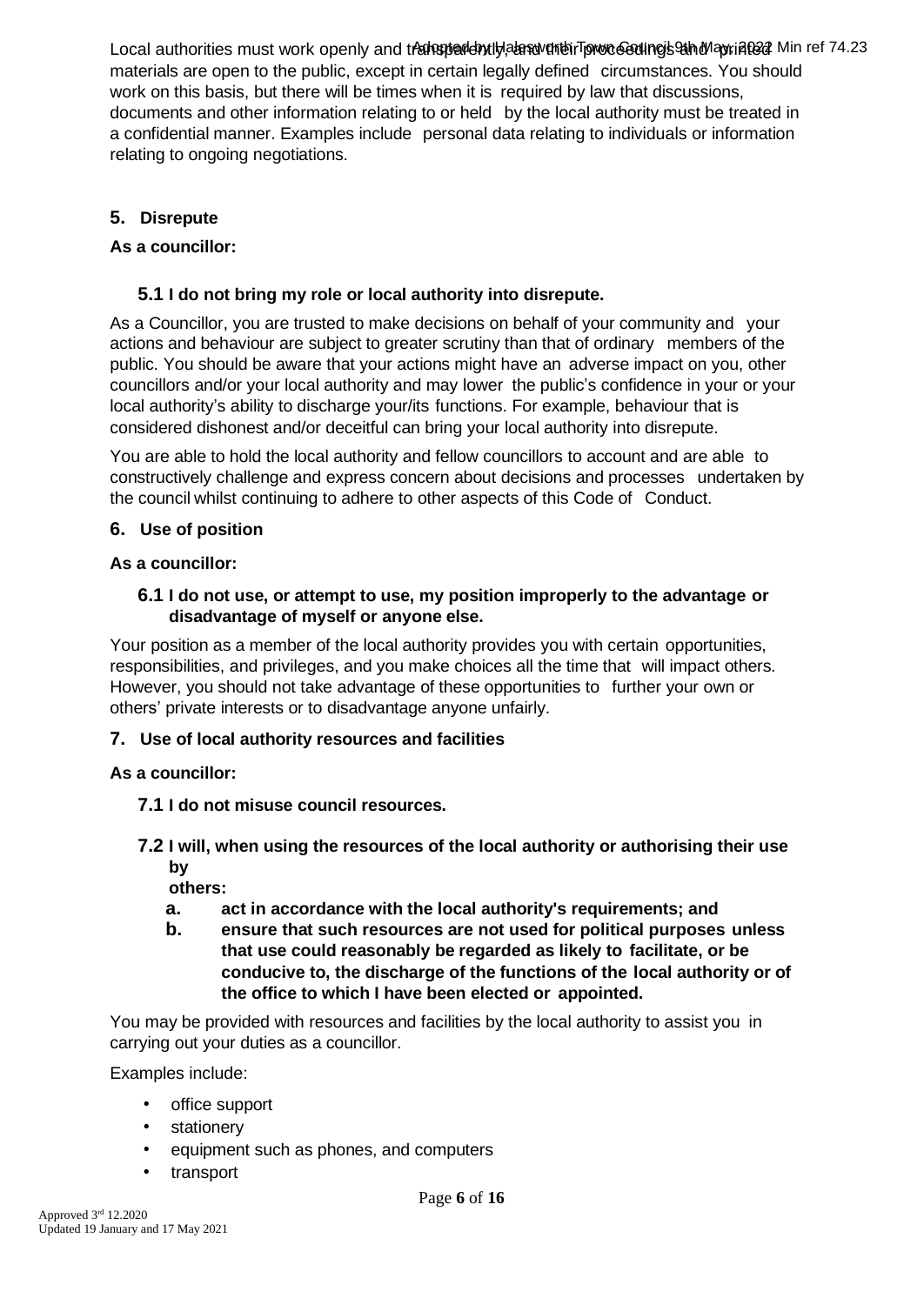• access and use of local authority 的邮钥的 计符号的符号Town Council 9th May, 2022 Min ref 74.23

These are given to you to help you carry out your role as a councillor more effectively and are not to be used for business or personal gain. They should be used in accordance with the purpose for which they have been provided and the local authority's own policies regarding their use.

# **8. Complying with the Code of Conduct**

**As a Councillor:**

- **8.1 I undertake Code of Conduct training provided by my local authority.**
- **8.2 I cooperate with any Code of Conduct investigation and/or determination.**
- **8.3 I do not intimidate or attempt to intimidate any person who is likely to be involved with the administration of any investigation or proceedings.**
- **8.4 I comply with any sanction imposed on me following a finding that I have breached the Code of Conduct.**

It is extremely important for you as a councillor to demonstrate high standards, for you to have your actions open to scrutiny and for you not to undermine public trust in the local authority or its governance. If you do not understand or are concerned about the local authority's processes in handling a complaint you should raise this with your Monitoring Officer.

# **Protecting your reputation and the reputation of the local authority**

#### **9. Interests**

## **As a councillor:**

#### **9.1 I register and disclose my interests.**

Section 29 of the Localism Act 2011 requires the Monitoring Officer to establish and maintain a register of interests of members of the authority .

You need to register your interests so that the public, local authority employees and fellow councillors know which of your interests might give rise to a conflict of interest. The register is a public document that can be consulted when (or before) an issue arises. The register also protects you by allowing you to demonstrate openness and a willingness to be held accountable. You are personally responsible for deciding whether or not you should disclose an interest in a meeting, but it can be helpful for you to know early on if others think that a potential conflict might arise. It is also important that the public know about any interest that might have to be disclosed by you or other councillors when making or taking part in decisions, so that decision making is seen by the public as open and honest. This helps to ensure that public confidence in the integrity of local governance is maintained.

You should note that failure to register or disclose a disclosable pecuniary interest as set out in **Table 1**, is a criminal offence under the Localism Act 2011.

**Appendix B sets** out the detailed provisions on registering and disclosing interests. If in doubt, you should always seek advice from your Monitoring Officer.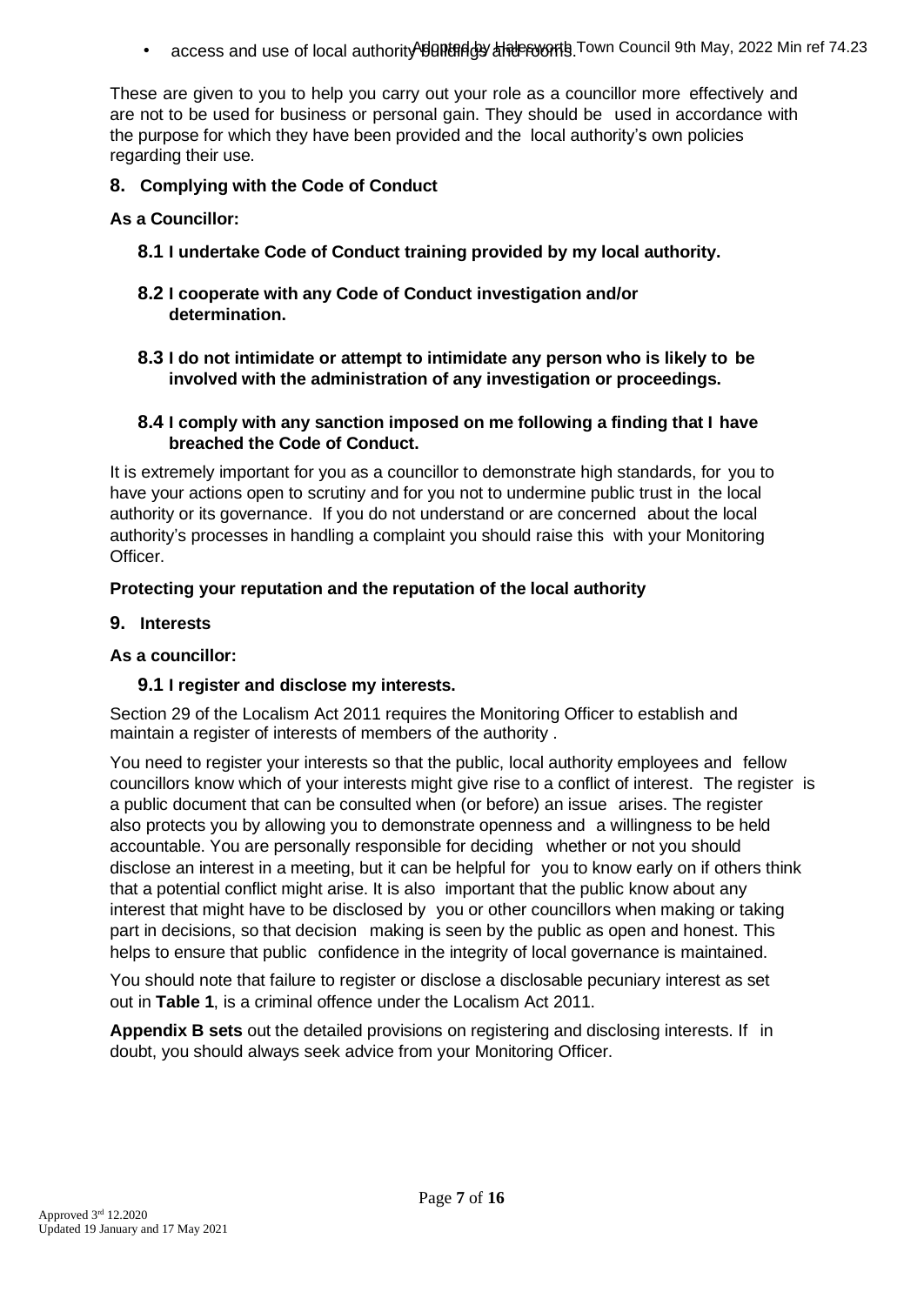# **10.Gifts and hospitality**

## **As a councillor:**

- **10.1 I do not accept gifts or hospitality, irrespective of estimated value, which could give rise to real or substantive personal gain or a reasonable suspicion of influence on my part to show favour from persons seeking to acquire, develop or do business with the local authority or from persons who may apply to the local authority for any permission, licence or other significant advantage.**
- **10.2 I register with the Monitoring Officer any gift or hospitality with an estimated value of at least £50 within 28 days of its receipt.**

## **10.3 I register with the Monitoring Officer any significant gift or hospitality that I have been offered but have refused to accept.**

In order to protect your position and the reputation of the local authority, you should exercise caution in accepting any gifts or hospitality which are (or which you reasonably believe to be) offered to you because you are a councillor. The presumption should always be not to accept significant gifts or hospitality. However, there may be times when such a refusal may be difficult if it is seen as rudeness in which case you could accept it but must ensure it is publicly registered. However, you do not need to register gifts and hospitality which are not related to your role as a councillor, such as Christmas gifts from your friends and family. It is also important to note that it is appropriate to accept normal expenses and hospitality associated with your duties as a councillor. If you are unsure, do contact your Monitoring Officer for guidance.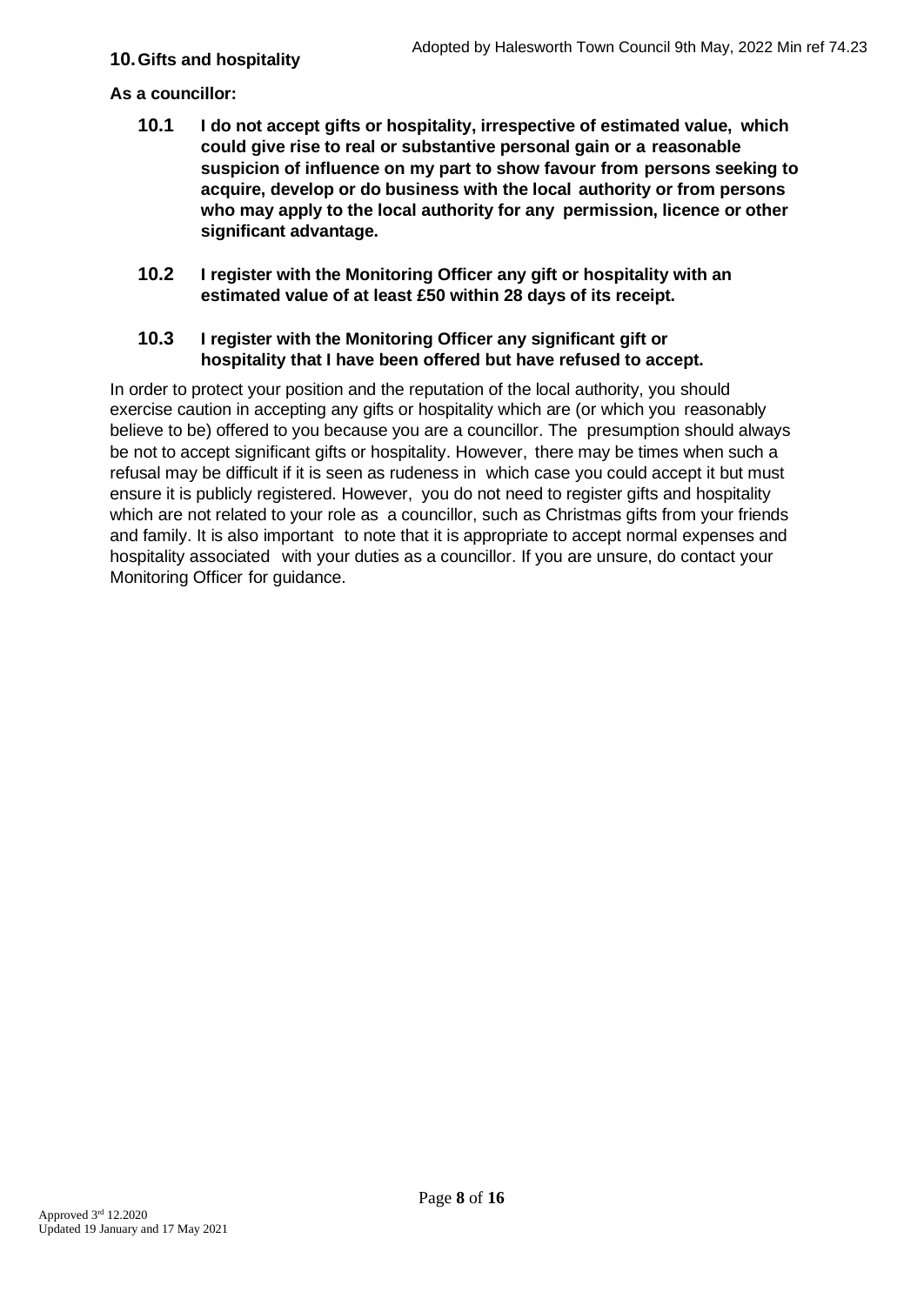#### **Appendices**

# **Appendix A – The Seven Principles of Public Life**

The principles are:

#### **Selflessness**

Holders of public office should act solely in terms of the public interest.

#### **Integrity**

Holders of public office must avoid placing themselves under any obligation to people or organisations that might try inappropriately to influence them in their work. They should not act or take decisions in order to gain financial or other material benefits for themselves, their family, or their friends. They must disclose and resolve any interests and relationships.

#### **Objectivity**

Holders of public office must act and take decisions impartially, fairly and on merit, using the best evidence and without discrimination or bias.

#### **Accountability**

Holders of public office are accountable to the public for their decisions and actions and must submit themselves to the scrutiny necessary to ensure this.

#### **Openness**

Holders of public office should act and take decisions in an open and transparent manner. Information should not be withheld from the public unless there are clear and lawful reasons for so doing.

#### **Honesty**

Holders of public office should be truthful.

#### **Leadership**

Holders of public office should exhibit these principles in their own behaviour. They should actively promote and robustly support the principles and be willing to challenge poor behaviour wherever it occurs.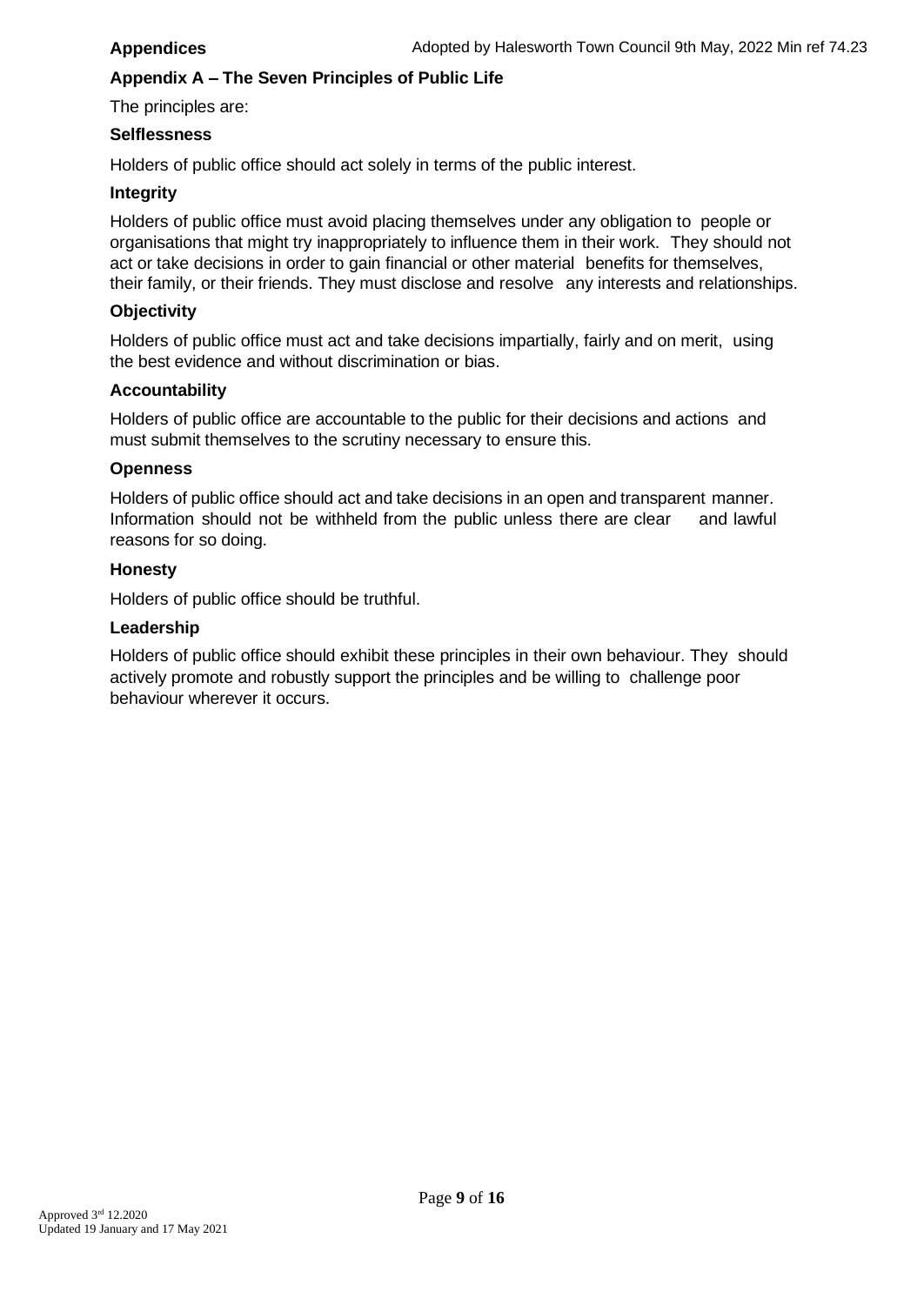#### **Appendix B Registering interests** Adopted by Halesworth Town Council 9th May, 2022 Min ref 74.23

Within 28 days of becoming a member or your re-election or re-appointment to office you must register with the Monitoring Officer the interests which fall within the categories set out in **Table 1** (**Disclosable Pecuniary Interests**) which are as described in "The Relevant Authorities (Disclosable Pecuniary Interests) Regulations 2012". You should also register details of your other personal interests which fall within the categories set out in **Table 2** (**Other Registerable Interests**).

"**Disclosable Pecuniary Interest"** means an interest of yourself, or of your partner if you are aware of your partner's interest, within the descriptions set out in Table 1 below.

**"Partner"** means a spouse or civil partner, or a person with whom you are living as husband or wife, or a person with whom you are living as if you are civil partners.

- 1. You must ensure that your register of interests is kept up-to-date and within 28 days of becoming aware of any new interest, or of any change to a registered interest, notify the Monitoring Officer.
- 2. A 'sensitive interest' is as an interest which, if disclosed, could lead to the councillor, or a person connected with the councillor, being subject to violence or intimidation.
- 3. Where you have a 'sensitive interest' you must notify the Monitoring Officer with the reasons why you believe it is a sensitive interest. If the Monitoring Officer agrees they will withhold the interest from the public register.

# **Non participation in case of disclosable pecuniary interest**

- 4. Where a matter arises at a meeting which directly relates to one of your Disclosable Pecuniary Interests as set out in **Table 1**, you must disclose the interest, not participate in any discussion or vote on the matter and must not remain in the room unless you have been granted a dispensation. If it is a 'sensitive interest', you do not have to disclose the nature of the interest, just that you have an interest. Dispensation may be granted in limited circumstances, to enable you to participate and vote on a matter in which you have a disclosable pecuniary interest.
- 5. [Where you have a disclosable pecuniary interest on a matter to be considered or is being considered by you as a Cabinet member in exercise of your executive function, you must notify the Monitoring Officer of the interest and must not take any steps or further steps in the matter apart from arranging for someone else to deal with it ]

#### **Disclosure of Other Registerable Interests**

6. Where a matter arises at a meeting which *directly relates* to the financial interest or wellbeing of one of your Other Registerable Interests (as set out in **Table 2**), you must disclose the interest. You may speak on the matter only if members of the public are also allowed to speak at the meeting but otherwise must not take part in any discussion or vote on the matter and must not remain in the room unless you have been granted a dispensation. If it is a 'sensitive interest', you do not have to disclose the nature of the interest.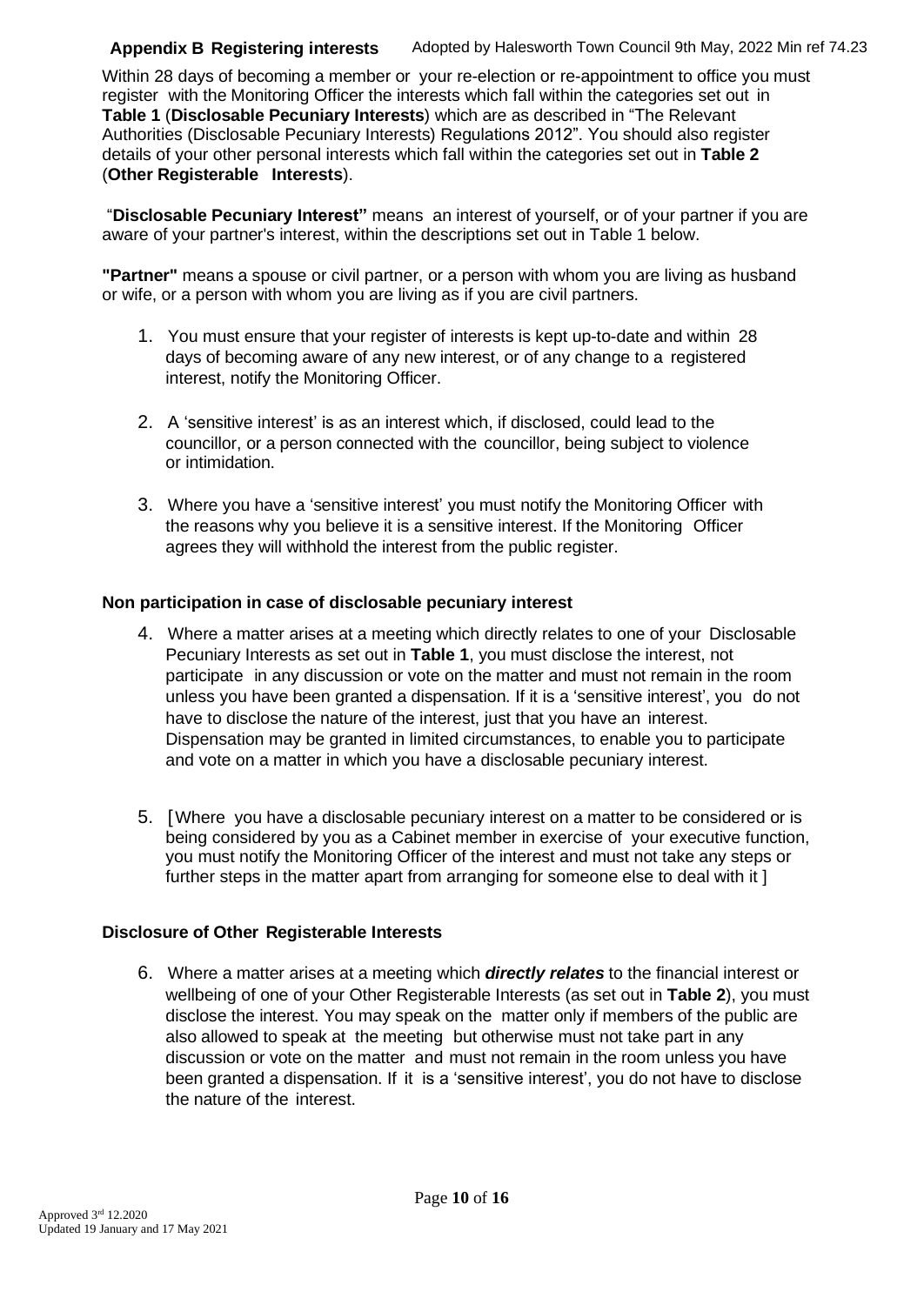- 7. Where a matter arises at a meeting which *directly relates* to your financial interest or well-being (and is not a Disclosable Pecuniary Interest set out in Table 1) or a financial interest or well-being of a relative or close associate, you must disclose the interest. You may speak on the matter only if members of the public are also allowed to speak at the meeting. Otherwise you must not take part in any discussion or vote on the matter and must not remain in the room unless you have been granted a dispensation. If it is a 'sensitive interest', you do not have to disclose the nature of the interest.
- 8. Where a matter arises at a meeting which *affects*
	- a. your own financial interest or well-being;
	- b. a financial interest or well-being of a relative or close associate; or
	- c. a financial interest or wellbeing of a body included under Other Registrable Interests as set out in **Table 2**

you must disclose the interest. In order to determine whether you can remain in the meeting after disclosing your interest the following test should be applied

- 9. Where a matter (referred to in paragraph 8 above*) affects* the financial interest or well-being:
	- a. to a greater extent than it affects the financial interests of the majority of inhabitants of the ward affected by the decision and;
	- b. a reasonable member of the public knowing all the facts would believe that it would affect your view of the wider public interest

You may speak on the matter only if members of the public are also allowed to speak at the meeting. Otherwise you must not take part in any discussion or vote on the matter and must not remain in the room unless you have been granted a dispensation.

If it is a 'sensitive interest', you do not have to disclose the nature of the interest.

10.[Where you have an Other Registerable Interest or Non-Registerable Interest on a matter to be considered or is being considered by you as a Cabinet member in exercise of your executive function, you must notify the Monitoring Officer of the interest and must not take any steps or further steps in the matter apart from arranging for someone else to deal with it]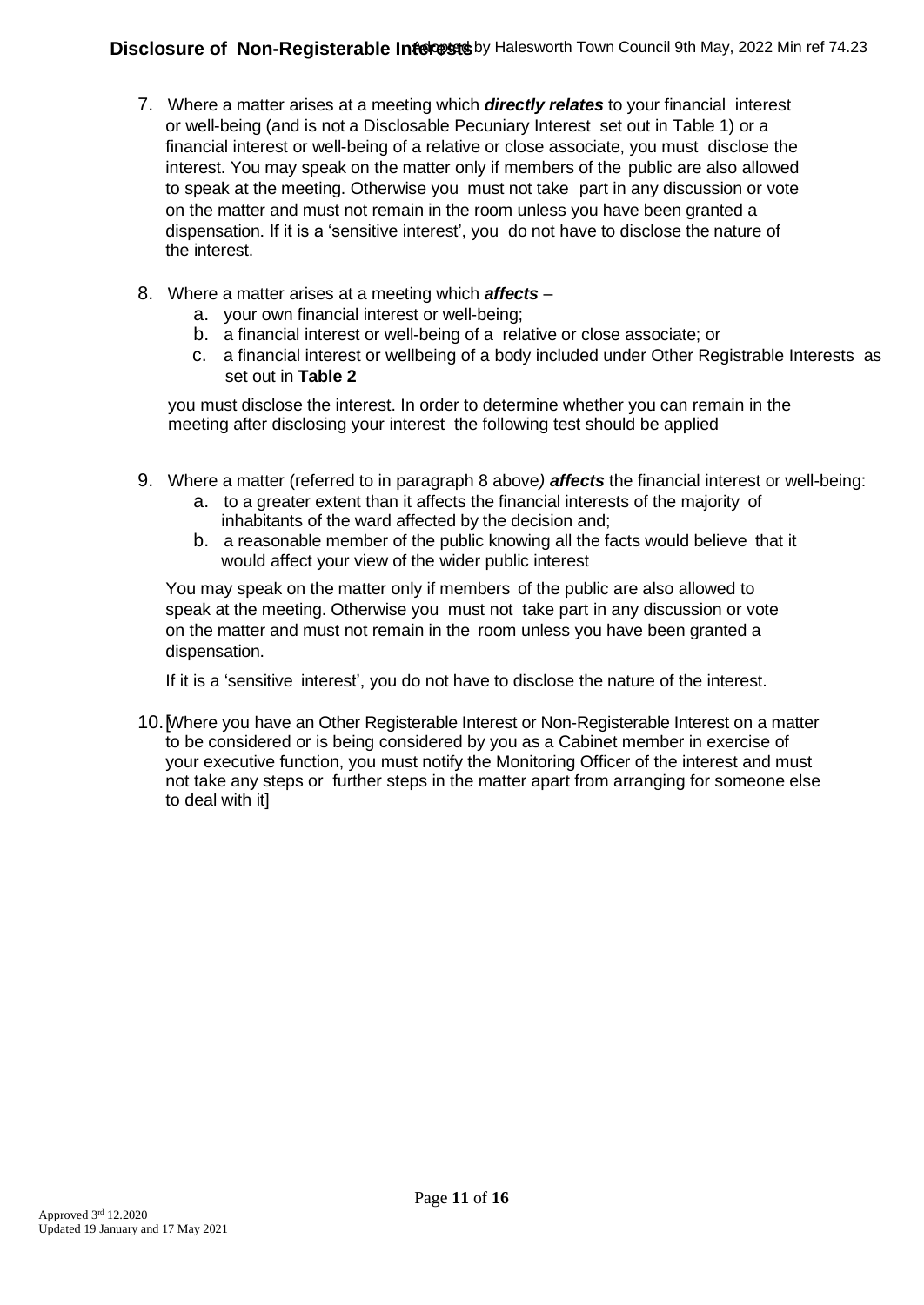# **Table 1: Disclosable Pecuniary Interests**

This table sets out the explanation of Disclosable Pecuniary Interests as set out in the Relevant Authorities [\(Disclosable Pecuniary Interests\) Regulations](https://www.legislation.gov.uk/uksi/2012/1464/made) 2012.

| <b>Subject</b>                                       | <b>Description</b>                                                                                                                                                                                                                                                                                                                                                                                                                                           |
|------------------------------------------------------|--------------------------------------------------------------------------------------------------------------------------------------------------------------------------------------------------------------------------------------------------------------------------------------------------------------------------------------------------------------------------------------------------------------------------------------------------------------|
| Employment, office, trade,<br>profession or vocation | Any employment, office, trade,<br>profession or vocation carried on for<br>profit or gain.                                                                                                                                                                                                                                                                                                                                                                   |
| Sponsorship                                          | Any payment or provision of any other<br>financial benefit (other than from the<br>council) made to the councillor during the<br>previous 12-month period for expenses<br>incurred by him/her in carrying out<br>his/her duties as a councillor, or towards<br>his/her election expenses.<br>This includes any payment or financial<br>benefit from a trade union within the<br>meaning of the Trade Union and Labour<br>Relations (Consolidation) Act 1992. |
| <b>Contracts</b>                                     | Any contract made between the<br>councillor or his/her spouse or civil<br>partner or the person with whom the                                                                                                                                                                                                                                                                                                                                                |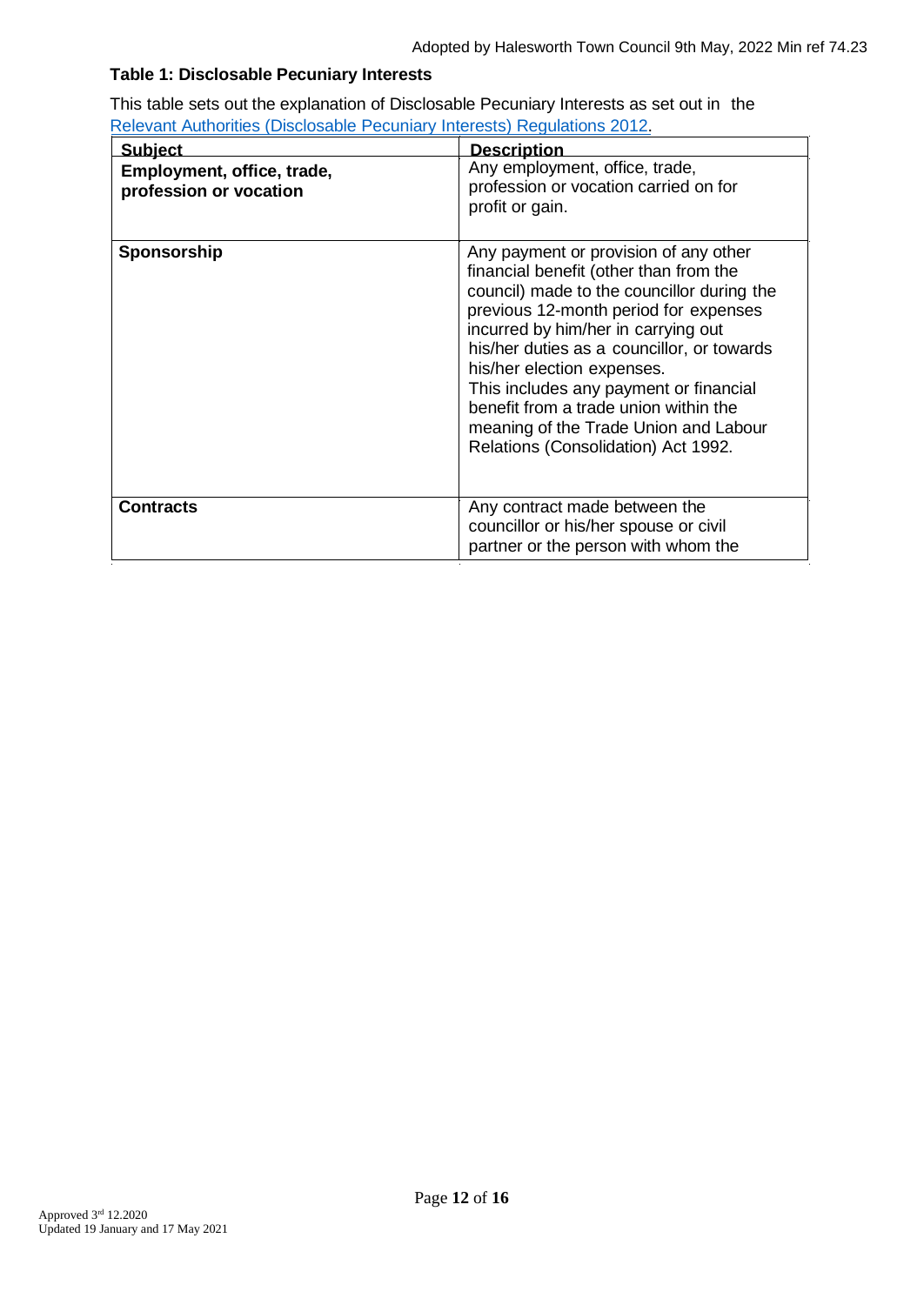|                            | councillor is living as if they were<br>Adoptedstpobles es voi with become resoluted that Mayward 22 Min ref 74.23<br>such person is a partner, or an incorporated<br>body of which such person is a director* or<br>a body that such person has a beneficial<br>interest in the securities of*) and the council<br>(a) under which goods or services are to be<br>provided or works are to be executed; and<br>(b) which has not been fully discharged.                                                                                                                                                                   |  |
|----------------------------|----------------------------------------------------------------------------------------------------------------------------------------------------------------------------------------------------------------------------------------------------------------------------------------------------------------------------------------------------------------------------------------------------------------------------------------------------------------------------------------------------------------------------------------------------------------------------------------------------------------------------|--|
| <b>Land and Property</b>   | Any beneficial interest in land which is<br>within the area of the council.<br>'Land' excludes an easement, servitude,<br>interest or right in or over land which does<br>not give the councillor or his/her spouse or<br>civil partner or the person with whom the<br>councillor is living as if they were spouses/<br>civil partners (alone or jointly with another)<br>a right to occupy or to receive income.                                                                                                                                                                                                          |  |
| <b>Licenses</b>            | Any licence (alone or jointly with others) to<br>occupy land in the area of the council for a<br>month or longer                                                                                                                                                                                                                                                                                                                                                                                                                                                                                                           |  |
| <b>Corporate tenancies</b> | Any tenancy where (to the councillor's<br>knowledge)-<br>(a) the landlord is the council; and<br>(b) the tenant is a body that the councillor,<br>or his/her spouse or civil partner or the<br>person with whom the councillor is living as<br>if they were spouses/ civil partners is a<br>partner of or a director* of or has a<br>beneficial interest in the securities* of.                                                                                                                                                                                                                                            |  |
| <b>Securities</b>          | Any beneficial interest in securities* of a<br>body where-<br>(a) that body (to the councillor's<br>knowledge) has a place of business or<br>land in the area of the council; and<br>(b) either-<br>(i) ) the total nominal value of the<br>securities* exceeds £25,000 or one<br>hundredth of the total issued share<br>capital of that body; or<br>(ii) if the share capital of that body is of<br>more than one class, the total nominal<br>value of the shares of any one class in<br>which the councillor, or his/ her spouse or<br>civil partner or the person with whom the<br>councillor is living as if they were |  |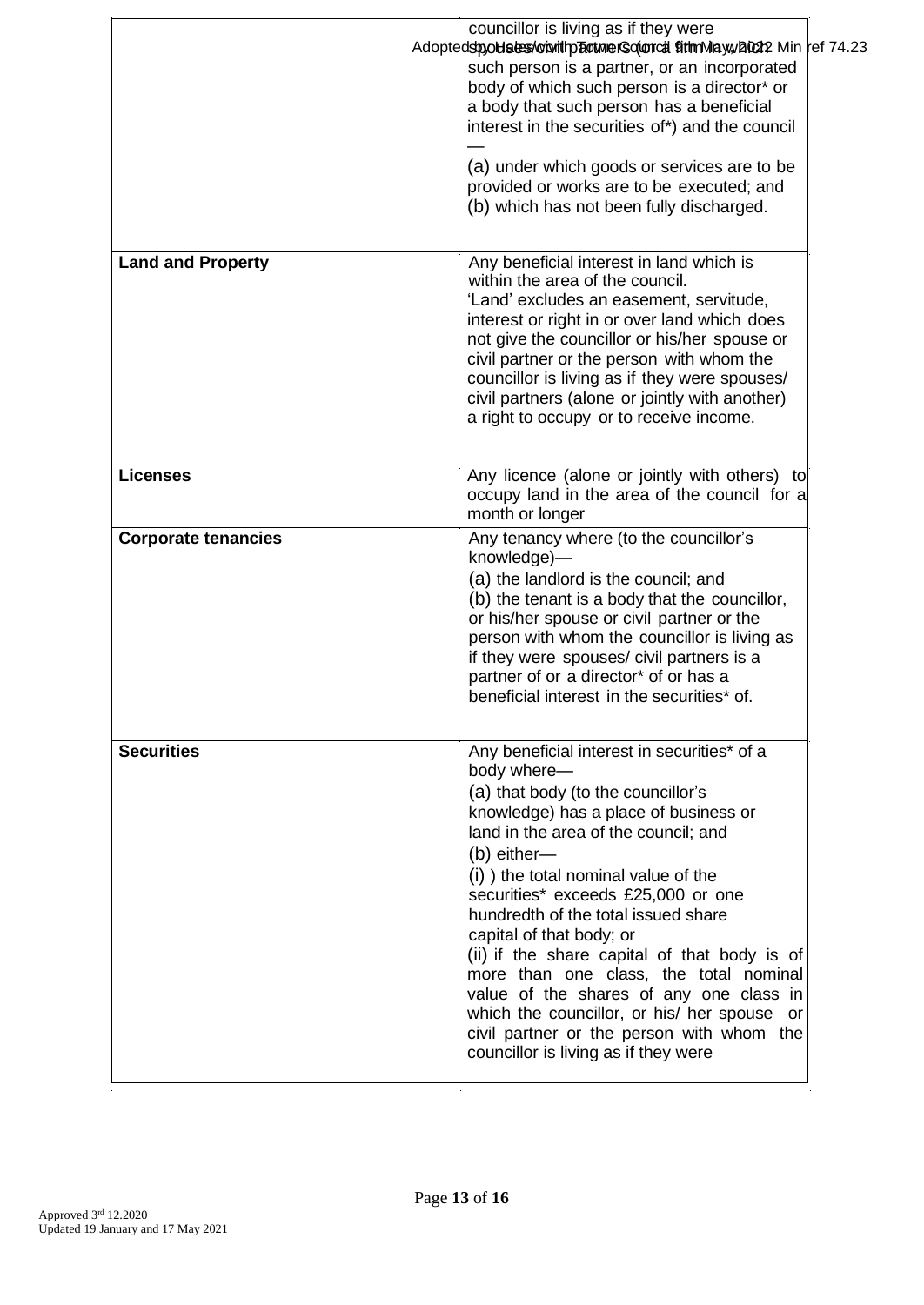|  | spouses/civil partners have a beneficial  |
|--|-------------------------------------------|
|  | interest exceeds one hundredth of the     |
|  | total issued share capital of that class. |

\* 'director' includes a member of the committee of management of an industrial and provident society.

\* 'securities' means shares, debentures, debenture stock, loan stock, bonds, units of a collective investment scheme within the meaning of the Financial Services and Markets Act 2000 and other securities of any description, other than money deposited with a building society.

# **Table 2: Other Registrable Interests**

You must register as an Other Registerable Interest :

- a) any unpaid directorships
- b ) any body of which you are a member or are in a position of general control or management and to which you are nominated or appointed by your authority

#### c) any body

- (i) exercising functions of a public nature
- (ii) directed to charitable purposes or
- (iii) one of whose principal purposes includes the influence of public opinion or policy (including any political party or trade union)

of which you are a member or in a position of general control or management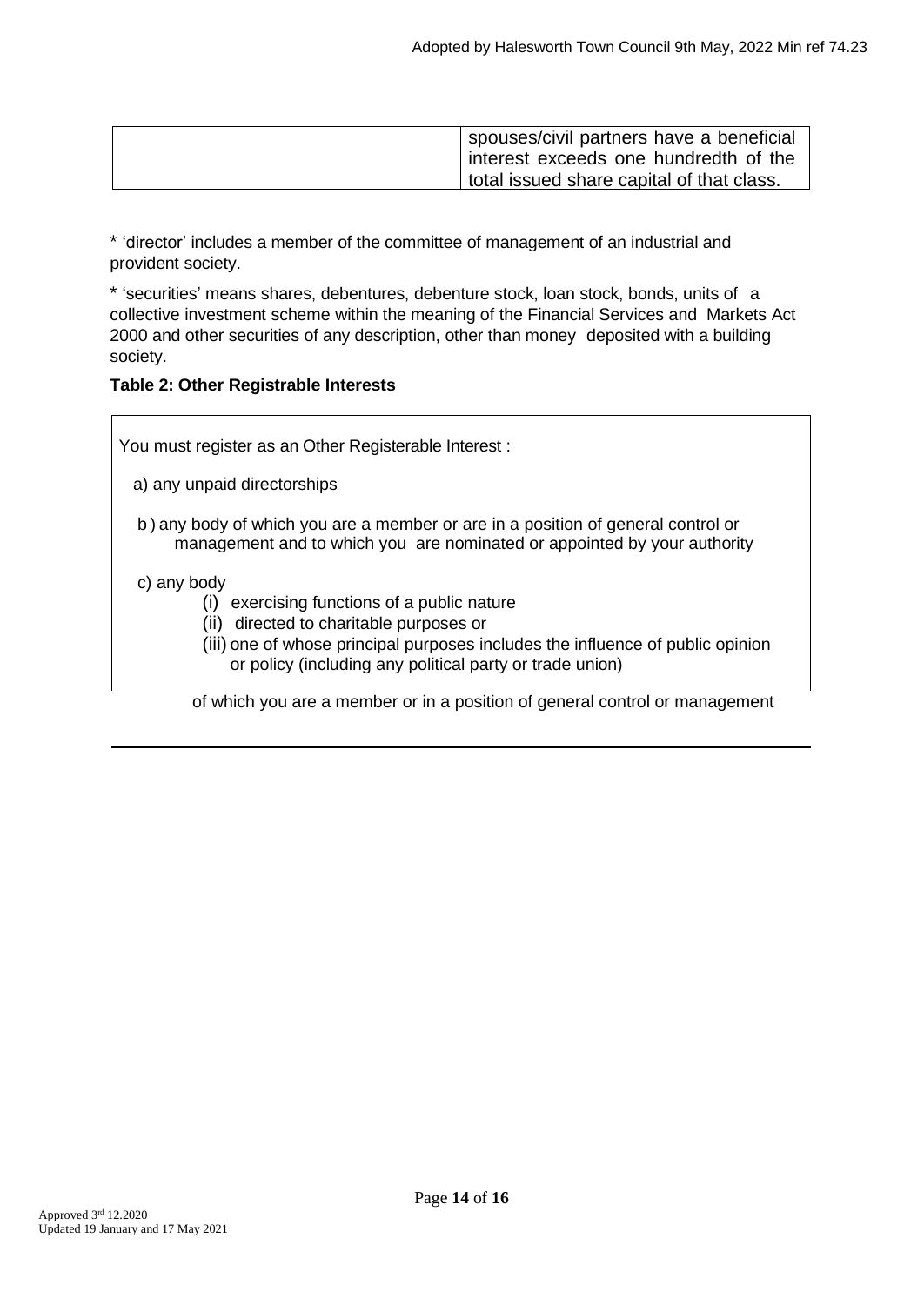# **Appendix C – the Committee on Standards in Pultalies Luideth Town Council 9th May, 2022 Min ref 74.23**

The LGA has undertaken this review whilst the Government continues to consider the recommendations made by the Committee on Standards in Public Life in their report on [Local Government Ethical Standards.](https://www.gov.uk/government/publications/local-government-ethical-standards-report) If the Government chooses to implement any of the recommendations, this could require a change to this Code.

The recommendations cover:

- Recommendations for changes to the Localism Act 2011 to clarify in law when the Code of Conduct applies
- The introduction of sanctions
- An appeals process through the Local Government Ombudsman
- Changes to the Relevant Authorities (Disclosable Pecuniary Interests) Regulations 2012
- Updates to the Local Government Transparency Code
- Changes to the role and responsibilities of the Independent Person
- That the criminal offences in the Localism Act 2011 relating to Disclosable Pecuniary Interests should be abolished

The Local Government Ethical Standards report also includes Best Practice recommendations. These are:

**Best practice 1**: Local authorities should include prohibitions on bullying and harassment in codes of conduct. These should include a definition of bullying and harassment, supplemented with a list of examples of the sort of behaviour covered by such a definition.

**Best practice 2**: Councils should include provisions in their code of conduct requiring councillors to comply with any formal standards investigation and prohibiting trivial or malicious allegations by councillors.

**Best practice 3**: Principal authorities should review their code of conduct each year and regularly seek, where possible, the views of the public, community organisations and neighbouring authorities.

**Best practice 4**: An authority's code should be readily accessible to both councillors and the public, in a prominent position on a council's website and available in council premises.

**Best practice 5**: Local authorities should update their gifts and hospitality register at least once per quarter, and publish it in an accessible format, such as CSV.

**Best practice 6**: Councils should publish a clear and straightforward public interest test against which allegations are filtered.

**Best practice 7**: Local authorities should have access to at least two Independent Persons.

**Best practice 8**: An Independent Person should be consulted as to whether to undertake a formal investigation on an allegation, and should be given the option to